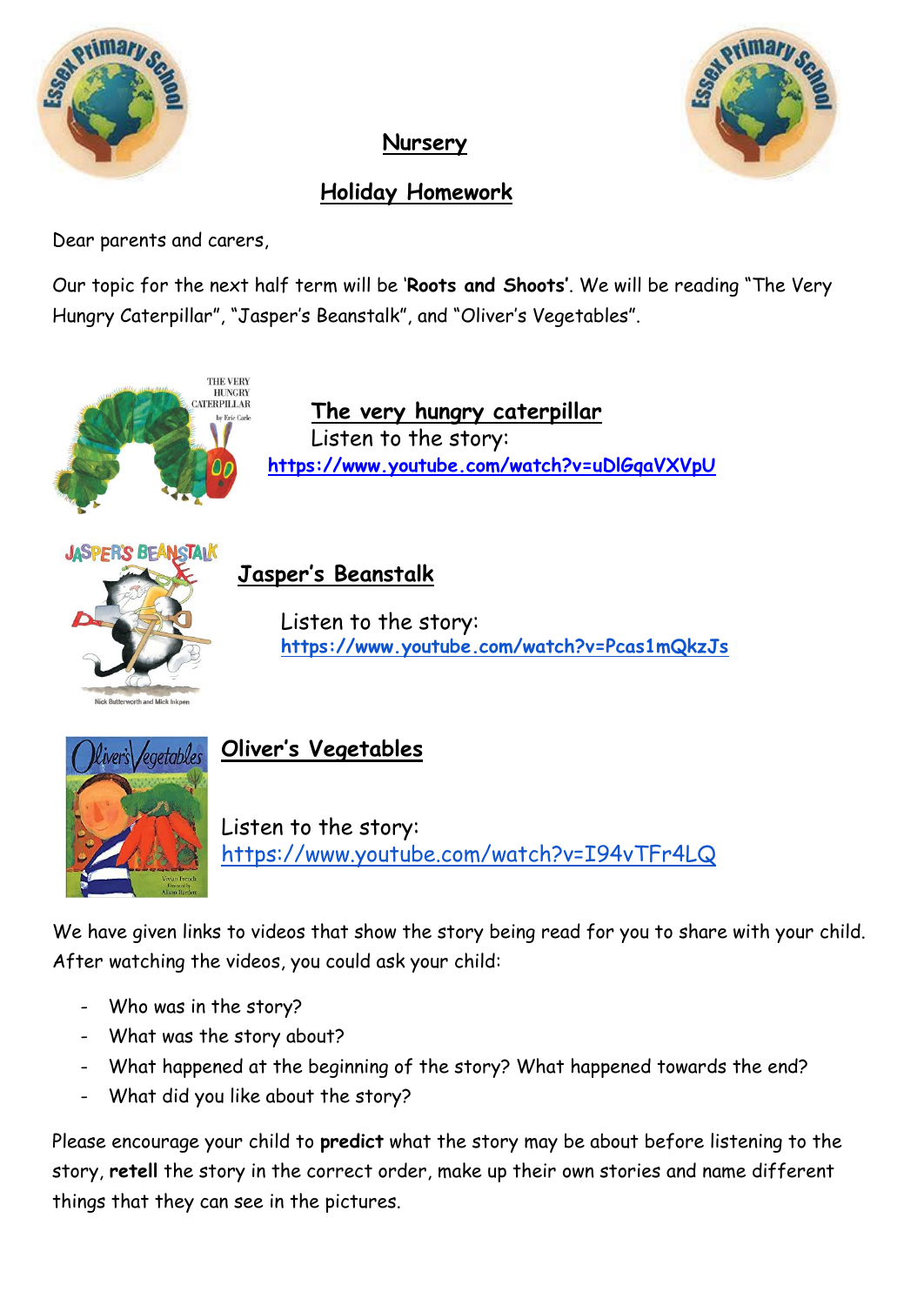

During the holiday, **please make sure your child practises writing their name.** The first letter should be a capital letter and the rest of the letters should be lower-case letters. Start with the first two letters and then gradually build up the name until they can write their whole name. If they know how to write their name, focus on helping them to form the letters correctly and the right size.

Practise counting objects around your home, using one number name for each item and encourage your child to move each object across as they count. Support your child with recognising numerals so they are able to match the amount to the correct numeral. Practice ordering numerals and talk about which numeral comes before or after. If they are able to, ask them to have a go at writing the numerals or drawing circles or lines to represent an amount of objects.







We will be learning about growing and planting next term. So over the holiday plant your seed with your adults.

Here are names of some plants that grow fast: Morning Glory, Sweet Peas, Nasturtium, Marigolds, Poppies, Sunflowers, Snapdragons and Wallflowers.

To plant a seed you will need a pot, some seeds and some soil.